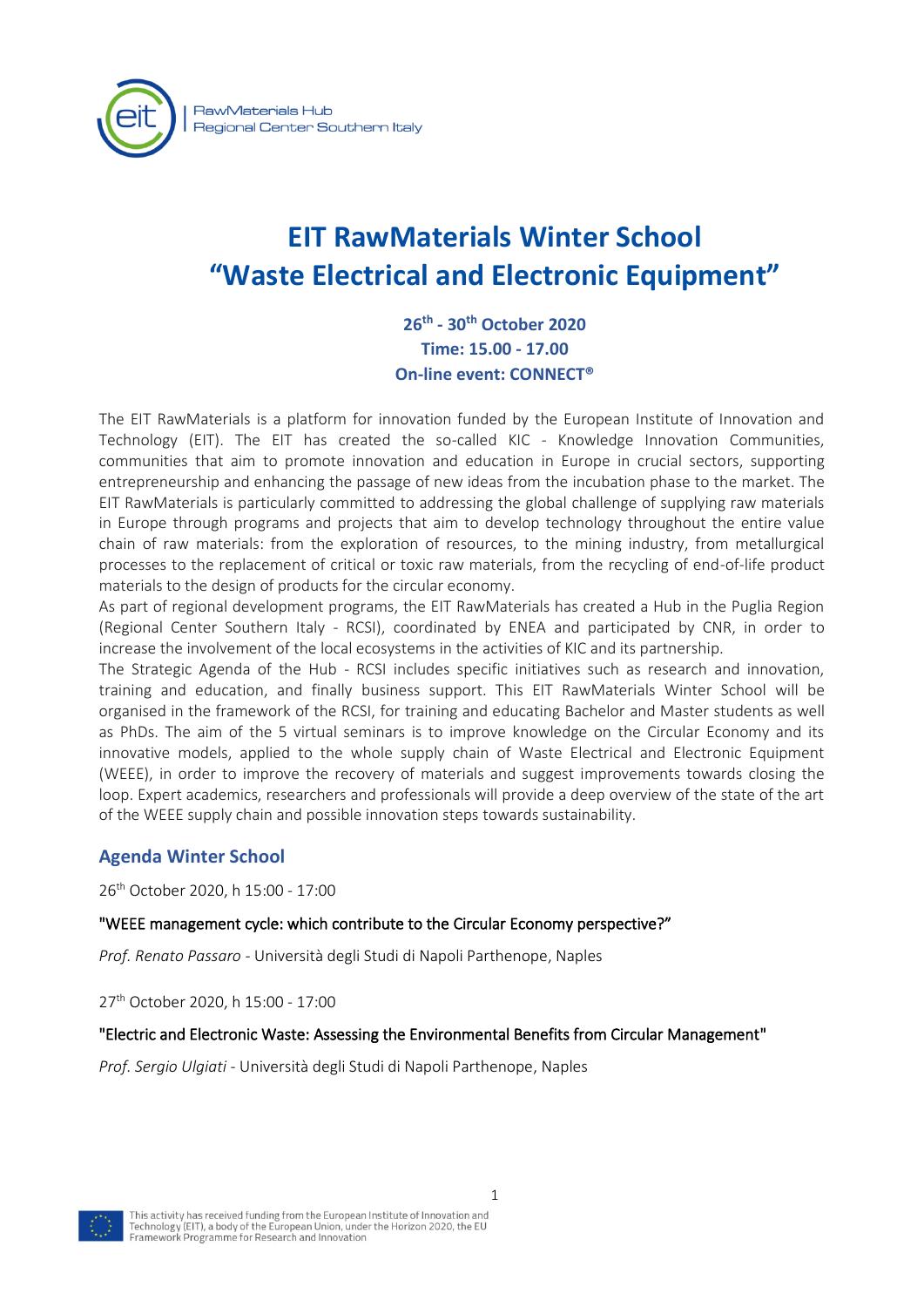

#### 28th October 2020, h 15:00 - 17:00

## "The InnoWEEE project and the ReSiELP project: two successful examples of technological solutions in support of The Circular Economy"

*Ing. Marco Tammaro* - ENEA, Portici Research Center

29th October 2020, h 15:00 - 17:00

#### "Recovery of materials from End-of-Life PV Panels in a Life Cycle Assessment perspective"

*Dr. Gabriella Fiorentino and Dr. Amalia Zucaro* - ENEA, Portici Research Center

30th October 2020, h 15:00 - 17:00

#### "Circular Economy, recycling, refurbishment and remanufacturing: Towards Sustainable Business Models"

*Dr. Luca Fasolino* (Consorzio Ecoem) and *Ing. Luca Pucci* (Legambiente Campania)

#### Further Information

The participation is free of charge. After registration the participants will receive a link CONNECT to follow online the scheduled events.

#### Registration

The free of charge registration should be applied to link: [https://www.lyyti.fi/reg/EIT\\_RawMaterials\\_Winter\\_School\\_Waste\\_Electrical\\_and\\_Electronic\\_Equipment\\_9214](https://www.lyyti.fi/reg/EIT_RawMaterials_Winter_School_Waste_Electrical_and_Electronic_Equipment_9214) 

#### Language

English is the official language. The presentation slides will be in English, but they will be commented in native language (Italian) of the RCSI area.

#### Contact

Email: [info@eitrawmaterials-rcsi.eu](mailto:info@eitrawmaterials-rcsi.eu) - Website: www.eitrawmaterials-rcsi.eu

RCSI Coordinator: Dr. Michele Penza - [michele.penza@enea.it](mailto:michele.penza@enea.it)

#### Organized by: Supported by:



#### Collaborated by:







Consiglio Nazionale delle Ricerche









This activity has received funding from the European Institute of Innovation and Technology (EIT), a body of the European Union, under the Horizon 2020, the EU<br>Framework Programme for Research and Innovation

2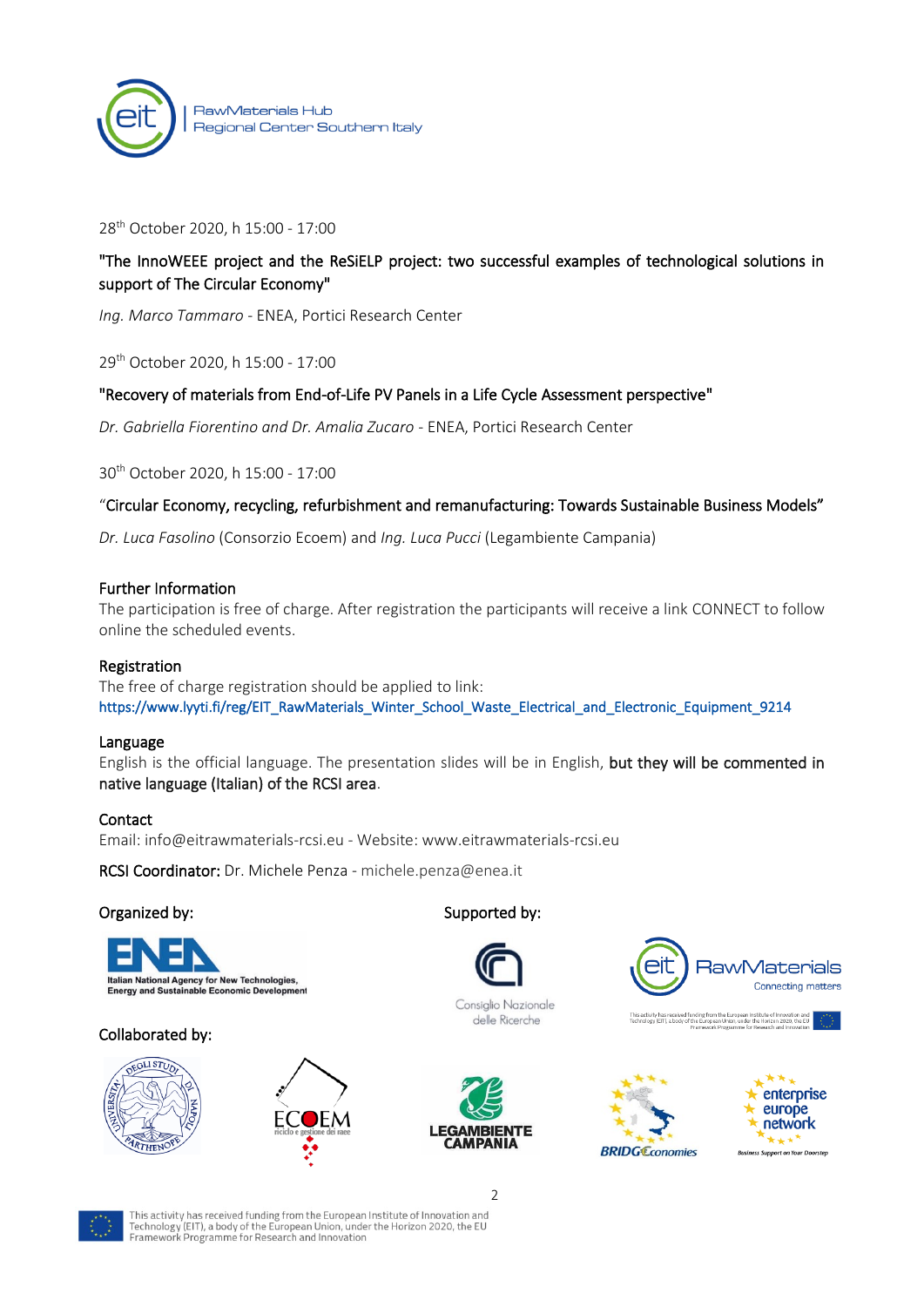

# **Short CV of the Winter School speakers**



#### **Prof. Renato Passaro**

Renato teaches Supply Chain Management and Innovation Management at Department of Engineering of the University of Naples Parthenope (UNP). Has taught at the Universities of Lecce, Parma, Naples Federico II and coordinated several research projects at National Research Council. Director of the Department of Technology and Director of Master in Supply Chain Management at UNP.

Main research interests include sustainable supply chain management, reverse supply chain, entrepreneurship & startup, small business management. He is part of EU-funded research projects teams focused on circular economy. Renato is author or co-author of more than 150 national and international publications and collaborate with national and international journals as editorial board member and reviewer.



#### **Prof. Sergio Ulgiati**

Professor of Environmental Chemistry and Life Cycle Assessment at the Department of Science and Technology of Parthenope University of Napoli. Contract professor at School of Environment, Beijing Normal University. Expertise in Energy Analysis, Life Cycle Assessment, Environmental Accounting, circular economy and technology. More than 300 papers published in National and International Journals and Books. Member of the Editorial Boards of Energy, Ecological Modelling, Energies, Environment Development and Sustainability, Journal Cleaner Production, Frontiers in Sustainable Cities. Chief co-Editor of the Journal of Environmental Accounting and Management.

Organizer and Chair of the Biennial International Workshop "Advances in Energy Studies" (9 editions already held since 1998) as well as the Biennial International Energy Research Conference (11th Editions since 1999). Founder and Coordinator of the China-Italy Cooperation Network "Matteo Ricci".



#### **Ing. Marco Tammaro**

He is Responsible of Laboratory Technologies for the Reuse, Recycling, Recovery and valorisation of Waste and Materials (T4RM) of ENEA.

He received his doctoral degree and the degree in chemical engineering from the University "Federico "of Naples (Italy), in 2010 and 1997, respectively.

In 1999 he began working as a researcher at the C.R. ENEA of Trisaia (MT), where it is responsible for the activity of semi-industrial scale plants for both urban and special waste treatment.

Since 1999, he is a researcher at ENEA, Italian National Agency for New Technologies, Energy and Sustainable Economic Development. Since 2004 he works in research Centre of Portici at Naples (Italy). His main research interests are in Circular Economy. In particular: study of

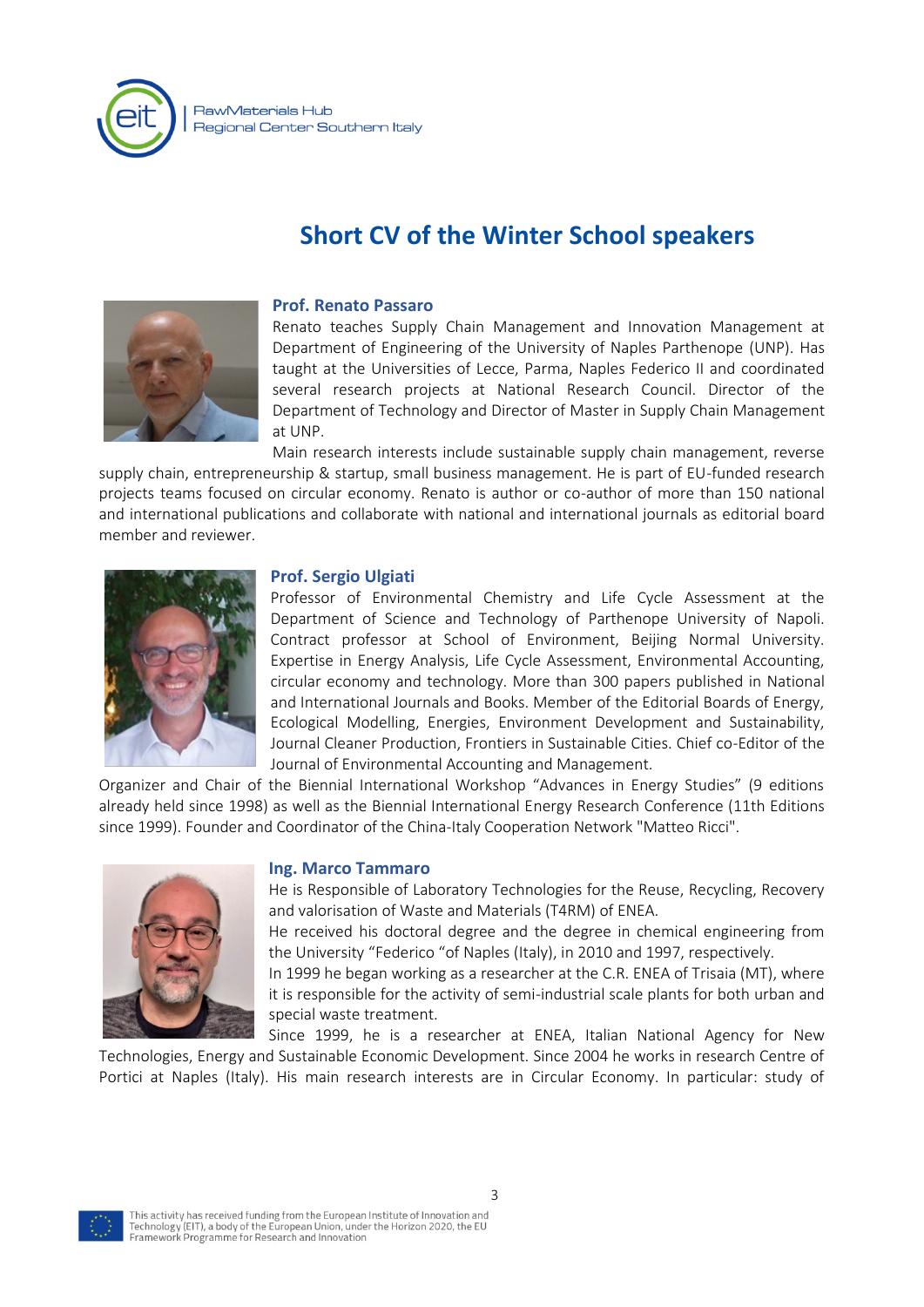environmental impact of anthropic activities and sustainable management of photovoltaic waste. He is scientific manager for ENEA of different international projects. He has supervised several degree theses. He is also peer review of scientific journals, and chairman in international conference sessions. He is author of several scientific papers published in the proceedings of international conference and journals.

#### **Dr. Gabriella Fiorentino**



Researcher at ENEA (Italian National Agency for New Technologies, Energy and Sustainable Economic Development), Department for Sustainability, Division Resource Efficiency. Graduated with honours in Environmental Science at the University of Naples Parthenope in 2002, she obtained the title of PhD in "Valorisation and Management of Agro-forestry Resources" at the University of Naples Federico II in 2006. Her main research interests include valorisation and sustainable use of resources, from different perspectives. The first approach

concerned the valorisation of natural resources and waste materials through laboratory-scale experiments, to move, in recent years, towards a broader vision through a holistic-type approach such as that of Life Cycle Thinking and the development of Circular Economy models. Wide experience in international research projects and in the supervision of undergraduates and PhD students.



#### **Dr. Amalia Zucaro**

She is researcher at ENEA, Italian National Agency for New Technologies, Energy and Sustainable Economic Development. In 2004, she graduated cum laude in Environmental Sciences and, in 2011, she achieved the title of PhD in "Environment, Resources and Sustainable Development". Her main research interests focused on renewable energy sources, bioenergy and energy related issues, biomass conversions, energy use in agriculture and industrial sector, life cycle assessment (LCA), multi-criteria environmental assessment, Environmental Accounting, Energy Synthesis, Sustainability indicators, Multi-Criteria Environmental Assessment. All her

professional experiences have a unique *leitmotiv* concerning a specific approach to the sustainable development of different areas of interest through multi-method evaluation. She has wide experience in international (FP6, FP7, H2020, MAECI, EIT KIC-Climate, EIT RawMaterials) and in national founded research projects. She is supervisor of undergraduates and PhD students and author of about 100 among peer-reviewed international articles and book chapters, technical reports, conference proceedings and reviewed national articles.



#### **Dr. Luca Fasolino**

Luca Fasolino is General Manager of the ECOEM Consortium, located near Salerno (Campania, Italy), working as national organization for a WEEE collective system. ECOEM is recognized by the Ministry of the Environment and ISO certified for management of WEEEs, batteries, accumulators, domestic and professional photovoltaic modules.